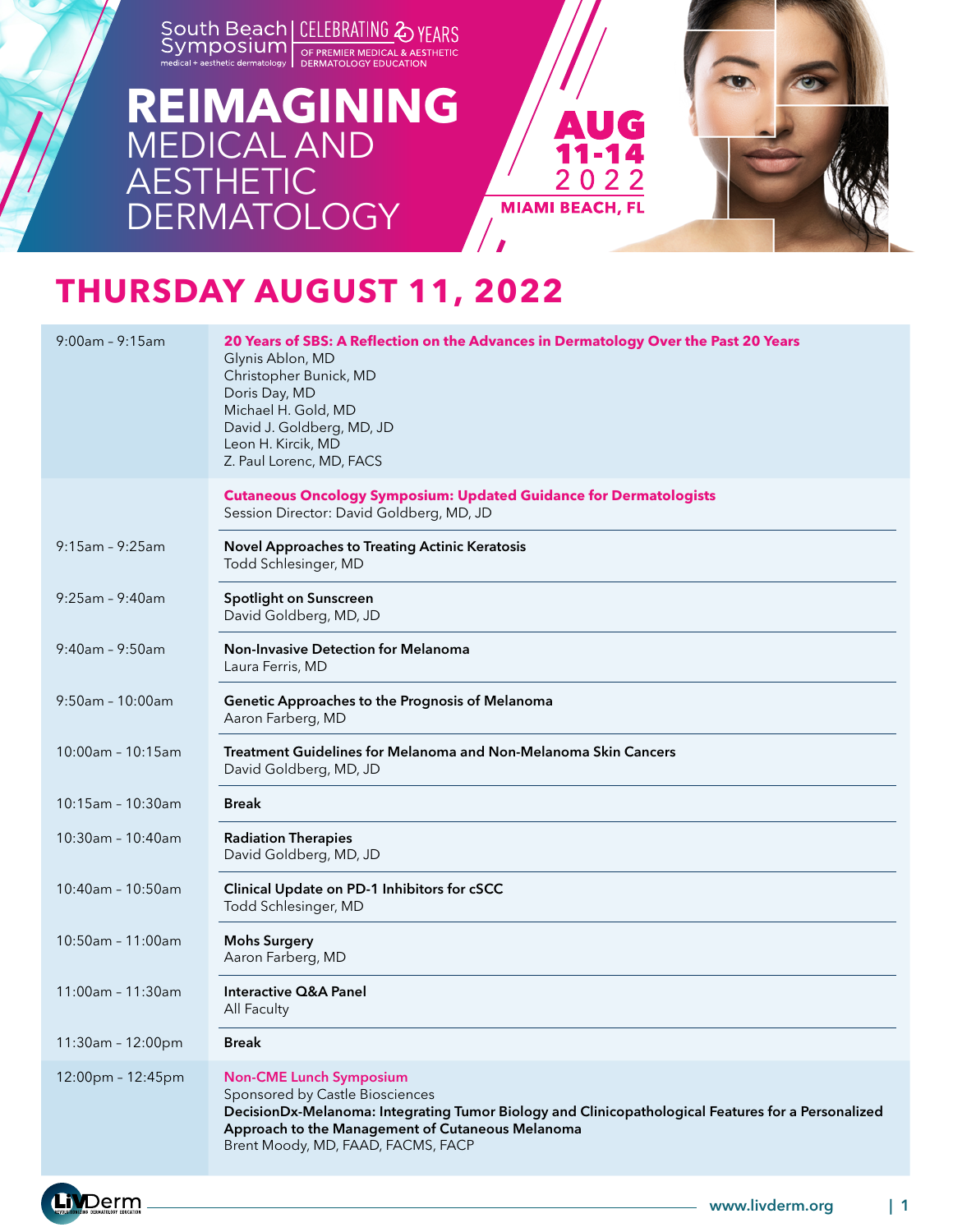### **REIMAGINING** MEDICAL AND **AESTHETIC DERMATOLOGY**



# **THURSDAY AUGUST 11, 2022**

| $12:45$ pm - 1:15pm   | <b>Break</b>                                                                                                 |
|-----------------------|--------------------------------------------------------------------------------------------------------------|
| 1:15pm - 2:45pm       | <b>CME Satellite Symposium</b>                                                                               |
|                       | All Roads Lead to Rome: Controversies in Aesthetic Dermatology<br>Session Director: Z. Paul Lorenc, MD, FACS |
| $2:45$ pm - $2:55$ pm | <b>Fillers vs Surgical Facelift</b><br>Z. Paul Lorenc, MD, FACS                                              |
| $2:55$ pm - $3:05$ pm | <b>Choosing EBDs for Body Contouring</b><br>David Goldberg, MD, JD                                           |
| $3:05$ pm - $3:15$ pm | <b>Complexing Proteins and Neurotoxins</b><br>Z. Paul Lorenc, MD, FACS                                       |
|                       | <b>Sexual Aesthetics</b><br>Session Director: David Goldberg, MD, JD                                         |
| 3:15pm - 3:30pm       | <b>Sexual Rejuvenation for Male Patients</b><br>David Goldberg, MD, JD                                       |
| $3:30$ pm - $3:45$ pm | <b>Sexual Rejuvenation for Female Patients</b><br>Doris Day, MD                                              |
| $3:45$ pm - $4:15$ pm | <b>Break</b>                                                                                                 |
| 4:15pm - 5:00pm       | <b>Sneak Peek: Non-CME Device Demos</b>                                                                      |
| $5:00$ pm - 6:00pm    | <b>Opening Reception</b>                                                                                     |

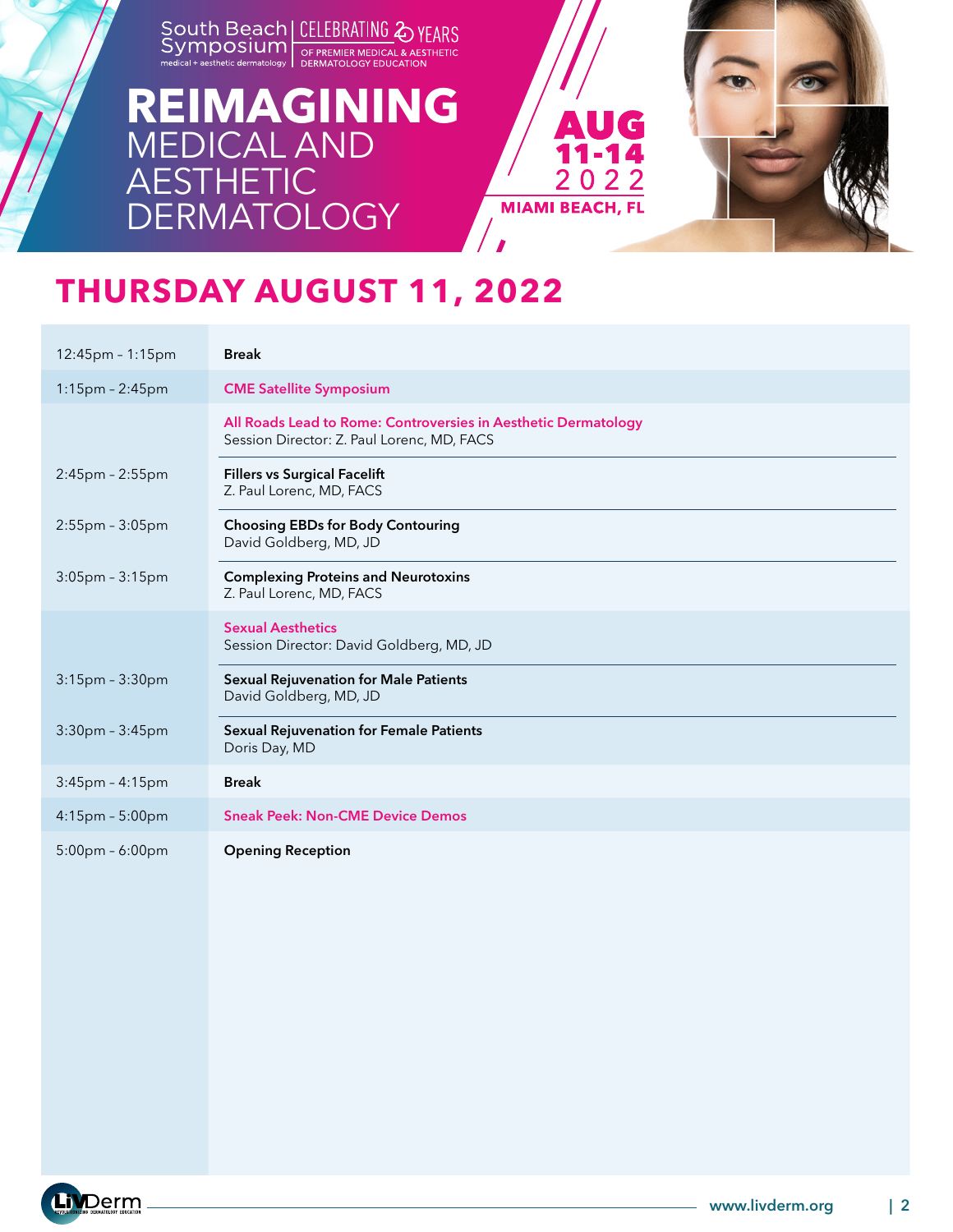### **[REIMAGINING](https://www.livderm.org/south-beach-symposium-2022/)** MEDICAL AND **AESTHETIC DERMATOLOGY**



# **FRIDAY AUGUST 12, 2022**

| 7:45am - 8:30am       | <b>Non-CME Symposium</b>                                                                                                                                                                                                         |
|-----------------------|----------------------------------------------------------------------------------------------------------------------------------------------------------------------------------------------------------------------------------|
| $8:30$ am - 9:00am    | <b>Break</b>                                                                                                                                                                                                                     |
|                       | <b>Energy Based Devices</b><br>Session Director: Michael Gold, MD                                                                                                                                                                |
| $9:00am - 9:10am$     | <b>New Concepts in Microneedling</b><br>Michael Gold, MD                                                                                                                                                                         |
| $9:10am - 9:20am$     | IPL/BBL for Rejuvenation and Skin Tightening<br>Patrick Bitter, MD                                                                                                                                                               |
| $9:20$ am - $9:30$ am | Plasma for Skin Resurfacing - Is It Real?<br>Jason Emer, MD                                                                                                                                                                      |
| $9:30$ am - $9:40$ am | Using EBDs to Treat Acne and Rosacea<br>Michael Gold, MD                                                                                                                                                                         |
| $9:40$ am - 10:10am   | <b>Exhibit Hall Break</b>                                                                                                                                                                                                        |
| 10:10am - 12:45pm     | <b>Non-CME Device Demos</b>                                                                                                                                                                                                      |
| 12:45pm - 1:15pm      | <b>Lunch Break in Exhibit Hall</b>                                                                                                                                                                                               |
| 1:15pm - 2:45pm       | Non-Invasive Body Contouring: LIVE Patient Injections for Full Body Rejuvenation<br>Session Director: Z. Paul Lorenc, MD<br>Injectors: Roberta Del Campo, MD, Shasa Hu, MD, David Goldberg, MD, JD                               |
| 2:45pm - 3:15pm       | <b>Exhibit Hall Break</b>                                                                                                                                                                                                        |
| 3:15pm - 4:00pm       | Complications Roundtable: How to Prevent and Manage Complications in Facial and Body Rejuvenation<br>Moderator: David Goldberg, MD, JD<br>Panelists: Glynis Ablon, MD, Doris Day, MD, Michael Gold, MD, Z. Paul Lorenc, MD, FACS |
| 4:00pm - 4:30pm       | Anti-Aging and Regenerative Medicine in Aesthetic Derm<br>Jason Emer, MD                                                                                                                                                         |
| $4:30pm - 5:30pm$     | Star Panel: Expert-Led Discussion of Practice Management for Cosmetic Dermatologists<br>Moderator: Doris Day, MD<br>Panelists: Patrick Bitter, MD, Suneel Chilukuri, MD, Jason Emer, MD, Susan Weinkle, MD                       |
| 5:30pm - 6:30pm       | Reception                                                                                                                                                                                                                        |

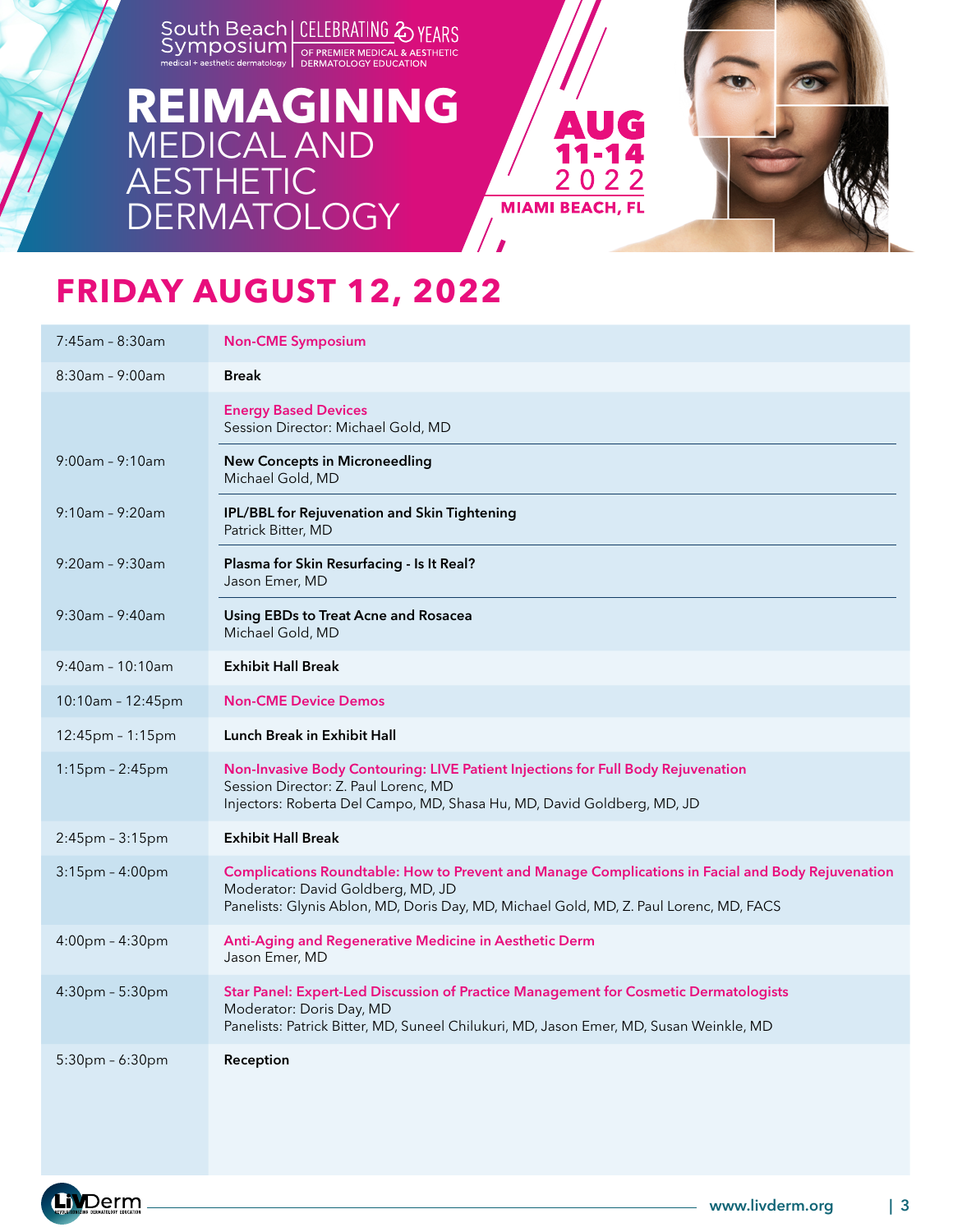### **[REIMAGINING](https://www.livderm.org/south-beach-symposium-2022/)** MEDICAL AND **AESTHETIC DERMATOLOGY**



### **SATURDAY AUGUST 13, 2022**

|                       | <b>UPDATES IN HAIR RESTORATION TRACK</b><br>Session Director: Glynis Ablon, MD                                    |
|-----------------------|-------------------------------------------------------------------------------------------------------------------|
| 10:00am - 10:15am     | <b>Hair Loss in Ethnic Skin</b><br>Valerie Callender, MD                                                          |
| 10:15am - 10:25am     | <b>Oral Medications and Supplements</b><br>Glynis Ablon, MD                                                       |
| 10:25am - 10:35am     | JAK Inhibitors for Alopecia Areata<br>Brett King, MD                                                              |
| 10:35am - 10:45am     | Topical Therapies and Drugs on the Horizon<br>Doris Day, MD                                                       |
| 10:45am - 10:55am     | LLLT<br>Alan Bauman, MD                                                                                           |
| $10:55$ am - 11:10am  | <b>Novel Delivery Systems</b><br>Glynis Ablon, MD                                                                 |
| 11:10am - 11:30am     | <b>Patient Consult Simulation</b><br>Glynis Ablon, MD, Valerie Callender, MD, Doris Day, MD                       |
| 11:30am - 12:00pm     | <b>Exhibit Break</b>                                                                                              |
| 12:00pm - 12:15pm     | Newest Devices and Procedures for Hair Restoration (non-CME)                                                      |
| $12:15pm - 1:15pm$    | <b>Device Demos (non-CME)</b>                                                                                     |
|                       | Addressing Challenges in Treating Acne, Rosacea, and Other Skin Concerns<br>Session Director: James Del Rosso, DO |
| $8:00$ am - $8:10$ am | <b>Treatment Update for Acne and Rosacea</b><br>Linda Stein Gold, MD                                              |
| $8:10am - 8:20am$     | <b>Complications and Challenges in Treating Acne and Rosacea</b><br>James Del Rosso, DO                           |
| $8:20$ am - $8:30$ am | What's New in Treating Hidradenitis Suppurativa<br>Leon Kircik, MD                                                |
| $8:30$ am - $8:45$ am | Interactive Q&A Panel<br>All Faculty                                                                              |
|                       |                                                                                                                   |

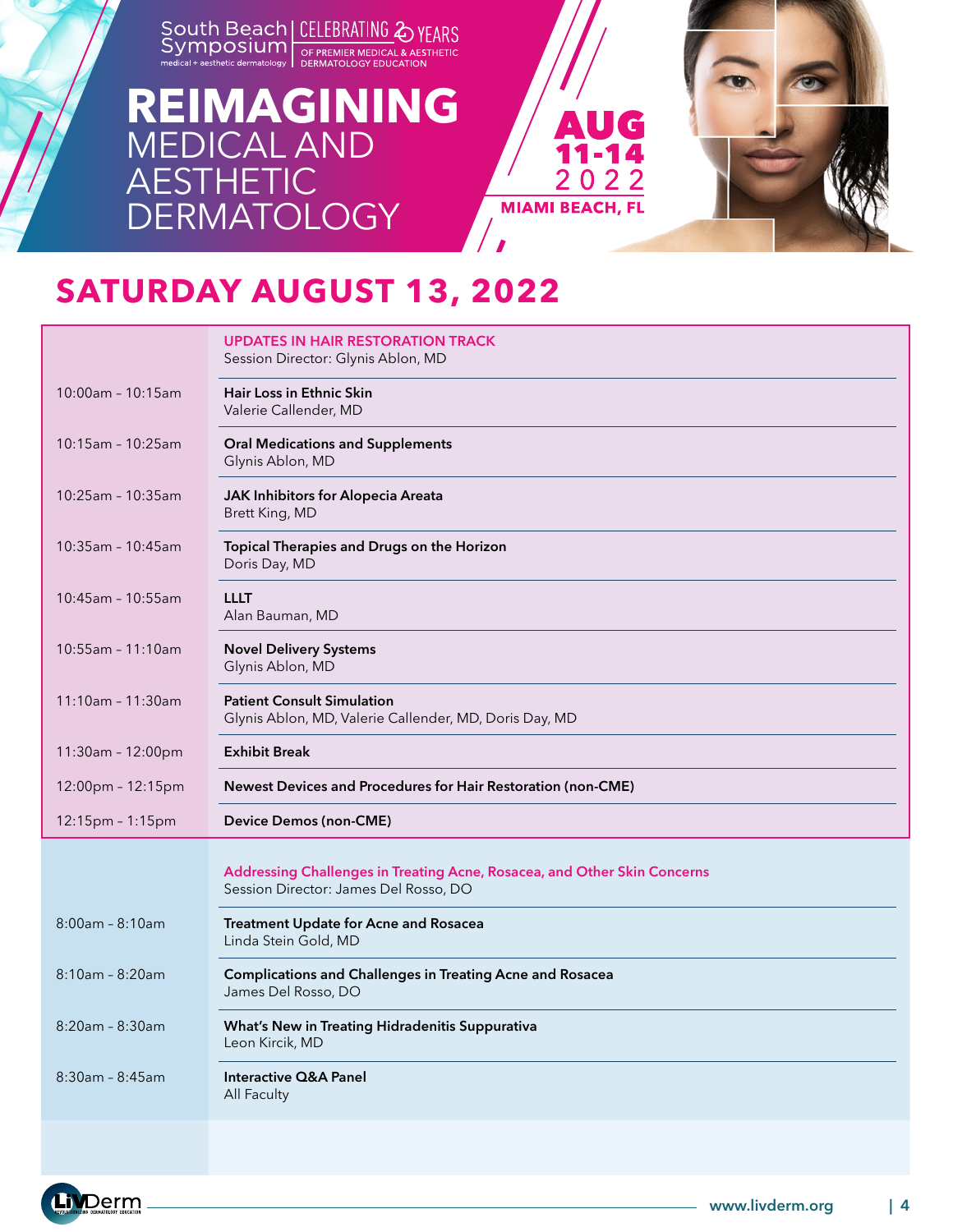### **[REIMAGINING](https://www.livderm.org/south-beach-symposium-2022/)** MEDICAL AND **AESTHETIC DERMATOLOGY**



# **SATURDAY AUGUST 13, 2022**

|                       | Therapeutic Hotline: New Developments in Treatments for Inflammatory Diseases                                                                                                                                                                 |
|-----------------------|-----------------------------------------------------------------------------------------------------------------------------------------------------------------------------------------------------------------------------------------------|
| $8:45$ am - 9:00am    | <b>New Targets for Treatment of Psoriasis</b><br>Leon Kircik, MD                                                                                                                                                                              |
| $9:00$ am - $9:15$ am | Translating Psoriasis Guidelines into Practice: Patient Selection and Comorbidities<br>April Armstrong, MD                                                                                                                                    |
| $9:15$ am - $9:30$ am | <b>Emerging Role of JAK Inhibitors for Atopic Dermatitis</b><br>Steven Feldman, MD                                                                                                                                                            |
| $9:30$ am - $9:45$ am | Biologics for AD: Tried and True vs What is New<br>Peter Lio, MD                                                                                                                                                                              |
| $9:45$ am - 10:15am   | <b>Exhibit Hall Break</b>                                                                                                                                                                                                                     |
|                       | The Great Debate: JAK Inhibitors, Biologics, & Topicals - When Do I Use Them?<br>Session Director: Christopher Bunick, MD                                                                                                                     |
| 10:15am - 10:30am     | <b>JAK Inhibitors Across Therapeutic Areas</b><br>Steven Feldman, MD                                                                                                                                                                          |
| 10:30am - 10:45am     | <b>Pharmacogenomics in Biologics</b><br>Christopher Bunick, MD                                                                                                                                                                                |
| 10:45am - 11:00am     | Topicals for Mild to Moderate Skin Conditions<br>Linda Stein Gold, MD                                                                                                                                                                         |
| 11:00am - 11:30am     | <b>Rare Diseases in Dermatology</b><br>M. Peter Marinkovich, MD                                                                                                                                                                               |
| 11:30am - 12:00pm     | <b>Exhibit Hall Break</b>                                                                                                                                                                                                                     |
| 12:00pm - 12:45pm     | <b>Non-CME Lunch Symposium</b><br>Sponsored by Castle Biosciences<br>Personalized medicine: A Biological Approach to Refining cSCC Patient Metastatic Risk Using a 40-gene<br><b>Expression Profile</b><br>Brent Moody, MD, FAAD, FACMS, FACP |
| 12:45pm - 1:15pm      | Dessert in the Exhibit Hall                                                                                                                                                                                                                   |
| 1:15pm - 2:00pm       | <b>Skin of Color Roundtable</b><br>Moderator: Andrew Alexis, MD<br>Panelists: Valerie Callender, MD, Seemal Desai, MD, Heather Woolery-Lloyd, MD                                                                                              |
| 2:00pm - 3:00pm       | <b>CME Satellite Symposium</b>                                                                                                                                                                                                                |
| 3:00pm - 3:30pm       | <b>Exhibit Break &amp; Giveaways Announcement</b>                                                                                                                                                                                             |

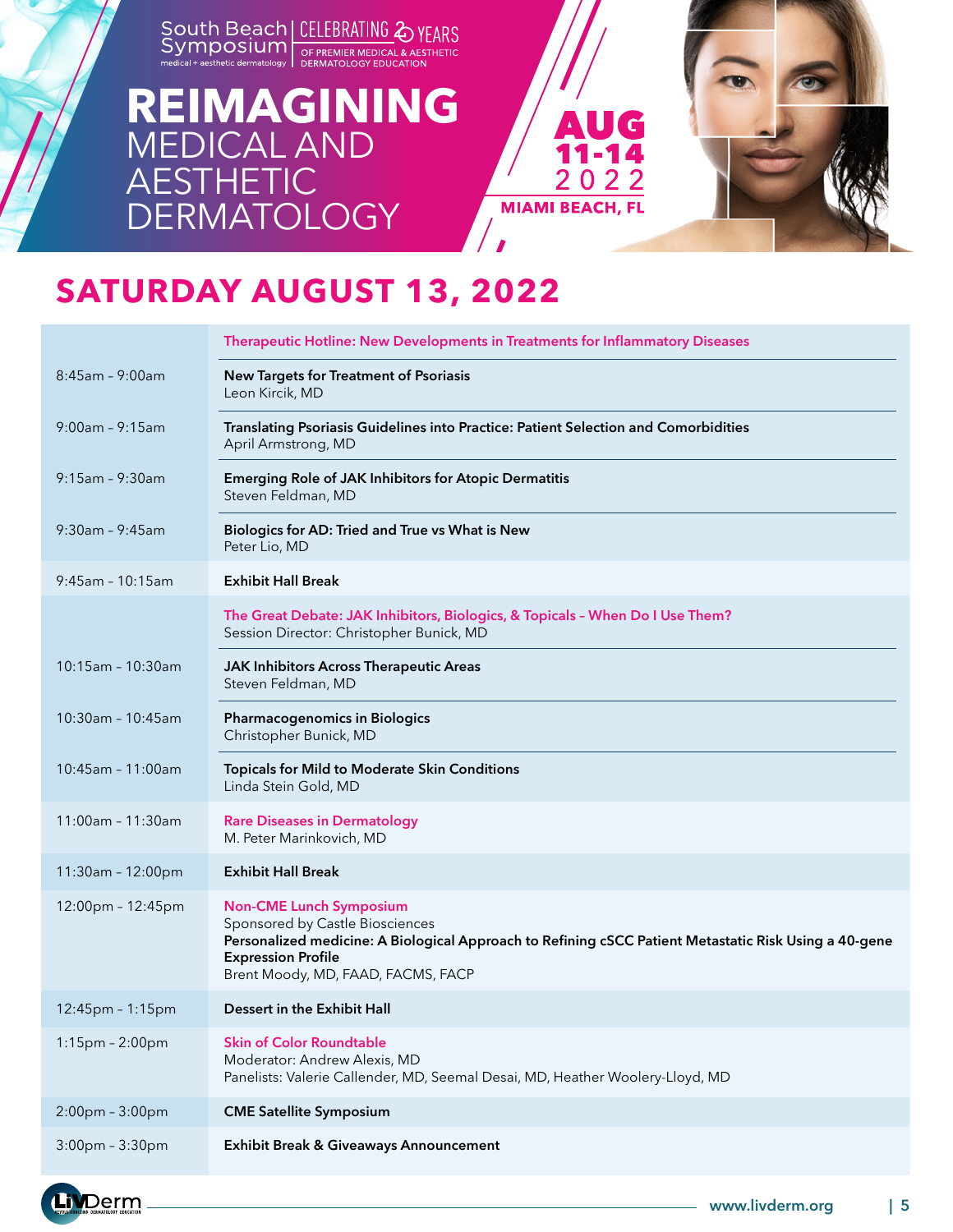### **[REIMAGINING](https://www.livderm.org/south-beach-symposium-2022/)** MEDICAL AND **AESTHETIC DERMATOLOGY**



## **SATURDAY AUGUST 13, 2022**

|                                   | <b>Skincare 101: Pearls for the Dermatologist</b><br>Session Director: Michael Gold, MD |
|-----------------------------------|-----------------------------------------------------------------------------------------|
| $3:30$ pm - $3:40$ pm             | <b>Topical Skin Care Cosmeceuticals for 2022</b><br>Michael Gold, MD                    |
| 3:40pm - 3:50pm                   | <b>Putting Skincare Products Under the Microscope</b><br>Christopher Bunick, MD         |
| $3:50$ pm - $4:00$ pm             | <b>Integrative Approaches to Skincare</b><br>Peter Lio, MD                              |
| 4:00pm - 4:10pm                   | <b>Skincare Tips for Acne and Rosacea Patients</b><br>James Del Rosso, DO               |
| 4:10pm - 4:20pm                   | Skincare for Fitzpatrick Skin Types IV-VI<br>Seemal Desai, MD                           |
|                                   | <b>Medical Dermatologist's Toolkit</b>                                                  |
| $4:20$ pm – $4:30$ pm             | New Technologies in Inflammatory Diseases<br>Leon Kircik, MD                            |
| $4:30$ pm - $4:40$ pm             | Open Wide and Say Ahh: Muco-cutaneous Disease for Dermatologists<br>Glynis Ablon, MD    |
| 4:40pm - 4:50pm                   | Looking to the Nails for Signs of Dermatologic Diseases<br>Shari Lipner, MD             |
| 4:50pm - 5:00pm                   | Simple Surgical Procedures for Medical Dermatologists<br>David Goldberg, MD, JD         |
|                                   | Derm Update: Effective Management of Wounds and Scars                                   |
| 5:00pm - 5:15pm                   | Update on the Prevention and Treatment of Scars and Keloids<br>Brian Berman, MD         |
| 5:15pm - 5:30pm                   | Dermatologist's Role in Wound Healing<br>Ayman Grada, MD                                |
| $6:00 \text{pm} - 7:00 \text{pm}$ | <b>Non-CME Dinner Symposium</b><br>Sponsored by Pfizer<br><b>TBA</b>                    |